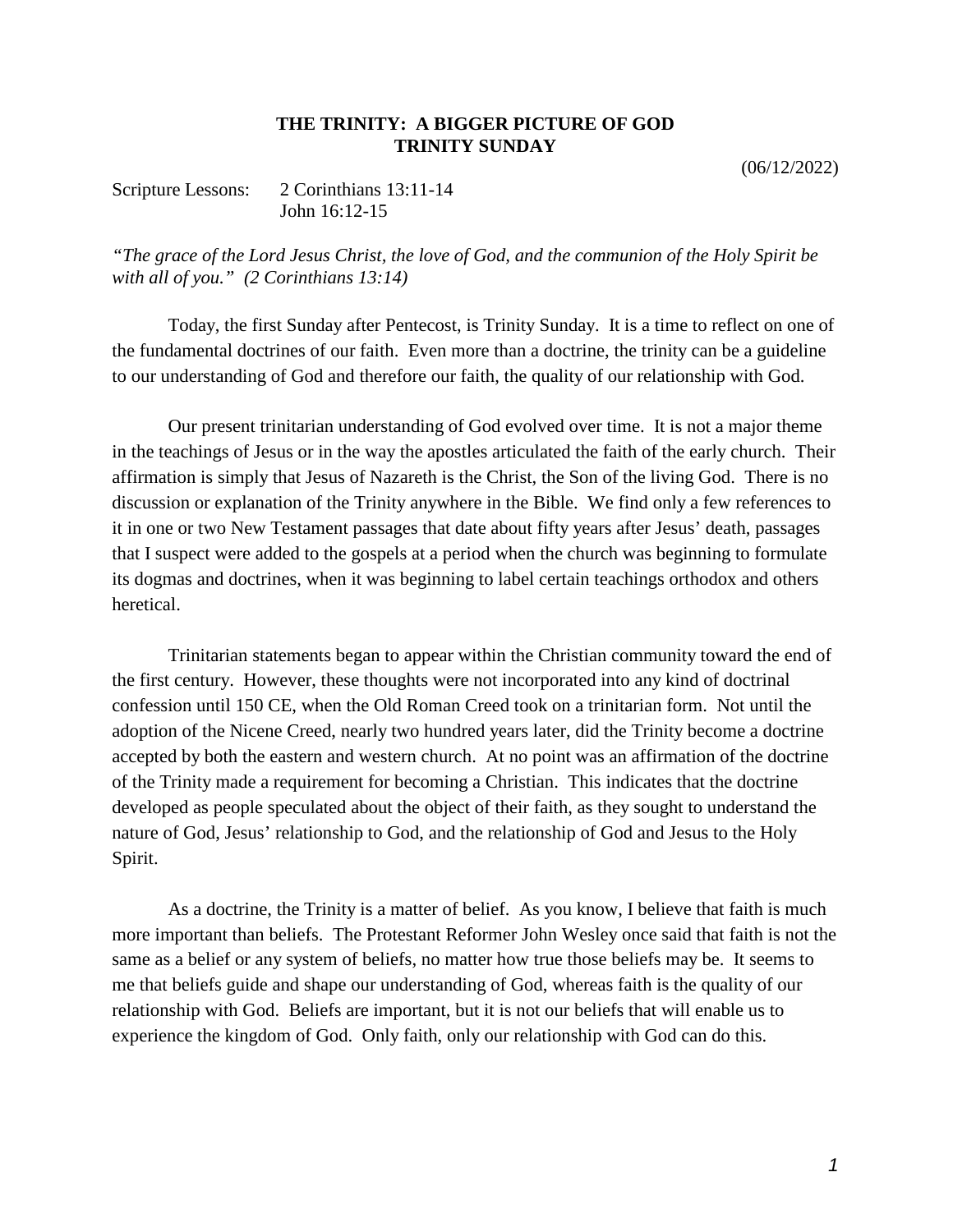Of course, our beliefs about God, our understanding of God, help shape our relationship with God. This is true of any relationship. The more we understand other people, the more we know about them, the more deeply we can relate to them. But knowing *about* a person is not the same as having a relationship with that person, even if what we know about that person happens to be true. It seems to me that our relationship, especially if it is a relationship of love, is more important than our beliefs, especially since our beliefs may or may not be true, especially since there is no way we can empirically prove our beliefs either true or false.

The Trinity, then, is not primarily a belief system, but a way of shaping our relationship with God. It shapes our thinking about God. It also provides us with three different ways of connecting with God, three ways that, despite their differences, are essentially the same.

The trinitarian formula occurs quite commonly in our worship. The most common expression of this is the ancient formula of God as Father, Son, and Holy Spirit. This is articulated in the Gloria Patri:

> *Glory be to the Father, and to the Son, and to the Holy Ghost. As it was in the beginning Is now and ever shall be: World without end. Amen.*

After the offering we sing the Doxology, or at least we did when, before the pandemic restrictions, we passed the offering plates from person to person. We sing,

> *Praise God from whom all blessings flow; Praise him above, ye heavenly host; Praise Father, Son, and Holy Ghost.*

When we baptize children or adults, we do so in the name or in the spirit of the Trinity. The minister says to the baptismal candidate,

*I baptize you in the name of the Father, and of the Son, and of the Holy Spirit.*

In a baptism, a pastor who emphasizes function rather than gender when speaking of God might say,

> *I baptize you in the name of God, your creator; Jesus Christ, your savior; and the Holy Spirit, who will sustain and guide you throughout your spiritual journey.*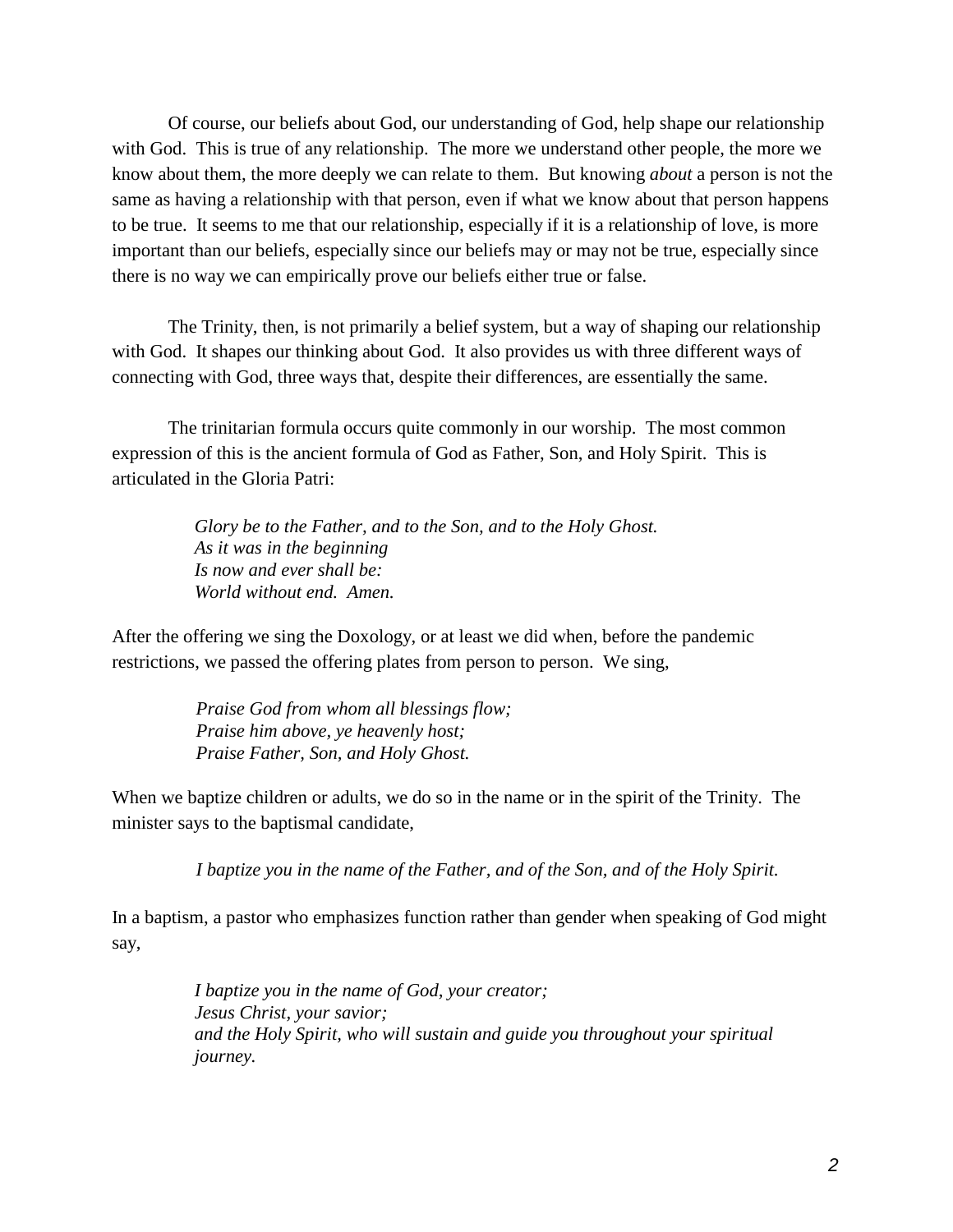At the conclusion of our worship, we receive the benediction that the apostle Paul extended to his churches:

> *And now may the grace of our Lord Jesus Christ, the love of God, and the fellowship, communion, and guidance of the Holy Spirit be and abide with each one of us this day and forevermore. Amen.*

A fifth reference to the Trinity occurs on those occasions when we use a trinitarian affirmation of faith such as the Apostles' Creed or the Nicene Creed during worship.

The formulation of the Trinity as Father, Son, and Holy Ghost or Holy Spirit describes or differentiates God by using the analogy of a family. God is described as the father and Jesus as the son. The problem with this metaphor, and it is a metaphor, is that we don't know exactly how the Holy Ghost or the Holy Spirit fits in. We do know that this member of the trinitarian family was originally thought of as feminine. The patriarchal church weeded this out quite quickly!

Rather than get into an historical or theological analysis of the doctrine of the Trinity this morning, I would like to suggest how a trinitarian understanding of God might be helpful to us. If it gives us a bigger picture of God, if it helps us to understand God more fully, then it might also strengthen our faith, the quality of our relationship with God. This is the most important part of our spiritual journey as Christians.

When we have discussed prayer in our study groups, we invariably discovered that, though we affirm the doctrine of the Trinity, most of us feel closer to one of these aspects, faces, personae, or experiences of God than the other two. For example, when we turn to God in prayer, we naturally tend to picture some aspect of the God to whom we pray. We feel more comfortable with or connected to one aspect of God than the others.

This is not to say that one of the three personae of God is more important than the others. It is only that we feel more comfortable with one than the others. We need to remember that each of the persons of the Trinity can serve as ways or channels that connect us to the majesty, mystery, and complexity of God.

Many years ago, in one of our confirmation classes, Wally Hite suggested a way of understanding the Trinity that I thought was ingenious! Wally suggested we picture God as a triangle with each of the three sides a different color. (For the time being, let us set aside the limitations that are inherent in a two-dimensional model or metaphor.) In keeping with church tradition, I suggested to Wally that God the father would be yellow, Jesus would be red, and the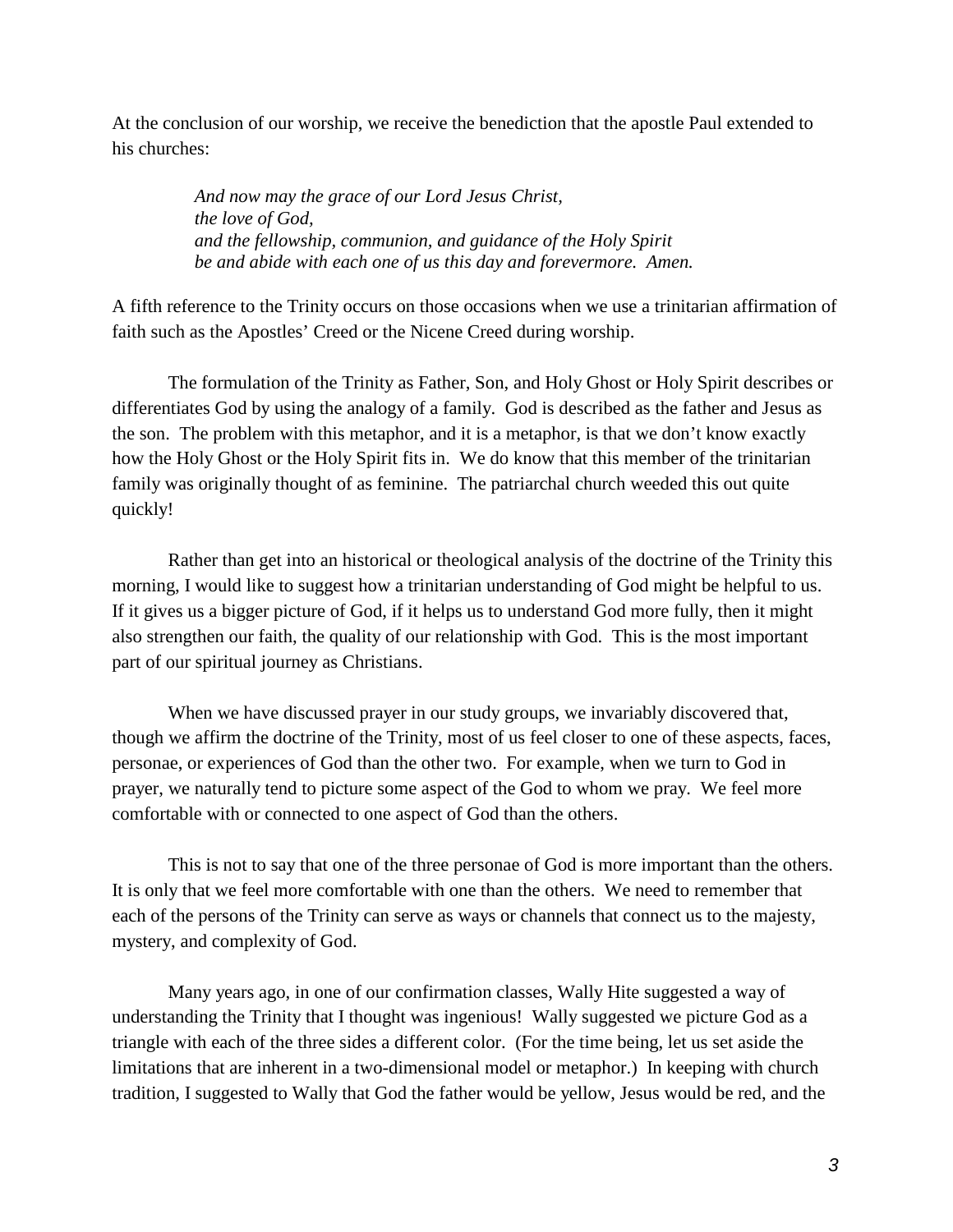Holy Spirit would be green. The three parts or lines or faces of the triangle are of the same essence; they are all part of the same triangle.

Wherever we stand, we will be seeing one of these colors or faces of the triangle. But each color touches and blends into the other two. It seems to me that no matter which side of the triangle we face, behind each side is the center that we cannot see. This is the great mystery of God. However, we can see into a little bit of the center through each of the three sides.

To go back to our example, when some of us pray to God, we think of God as a loving father. We may know that God is not a white man with a long white beard sitting on a golden throne just above the clouds and speaking English with a New England accent, but this is the way that many of us picture him. We may know that even the pronoun "him" is probably not an accurate way to describe or refer to God, because the true God, the God beyond gods, is neither male nor female.

Our language cannot do justice to that which is beyond language! This is because language is useful for describing *things*, but God is not a thing. God is not a thing among other things in the universe. This may be what the Buddhists mean when they say that God is nothing- -no thing, not a thing. Although we know that God is not a thing, for any person or thing that existed in the realm of time and space would not be the true God, many of us still picture and pray to God as a loving father.

This is fine! The purpose of the picture is to help us connect to God, help us pray to God. When Jesus prayed to God, he seems to have pictured God as a father. He uses the term "Father" in his prayers and in his teachings about God. He taught us when we pray, to say: "Our Father, who art in heaven." Jesus told us God is like a loving parent, like the father of the prodigal son. Actually, when Jesus used the Aramaic term "Abba" in his conversations with God, the word should be translated as father/mother, or even in the more familiar form of mommy and daddy combined.

When some of us pray, we picture and pray to Jesus. Most communion Sundays, we invite people to engage in this form of prayer. We picture Jesus sitting next to us and talk to him as we would if he were sitting next to us. In doing this, I hope we experience Jesus as real, alive, and present. We encounter Jesus as the risen Christ just as the disciples did following the resurrection.

When I think of *worshiping* God, I think of the creative power of God. When I say a prayer of thanksgiving, a prayer of confession, or an intercessory prayer, I picture God as father or as a combination of father and mother. This is what I picture when I sing most of our hymns,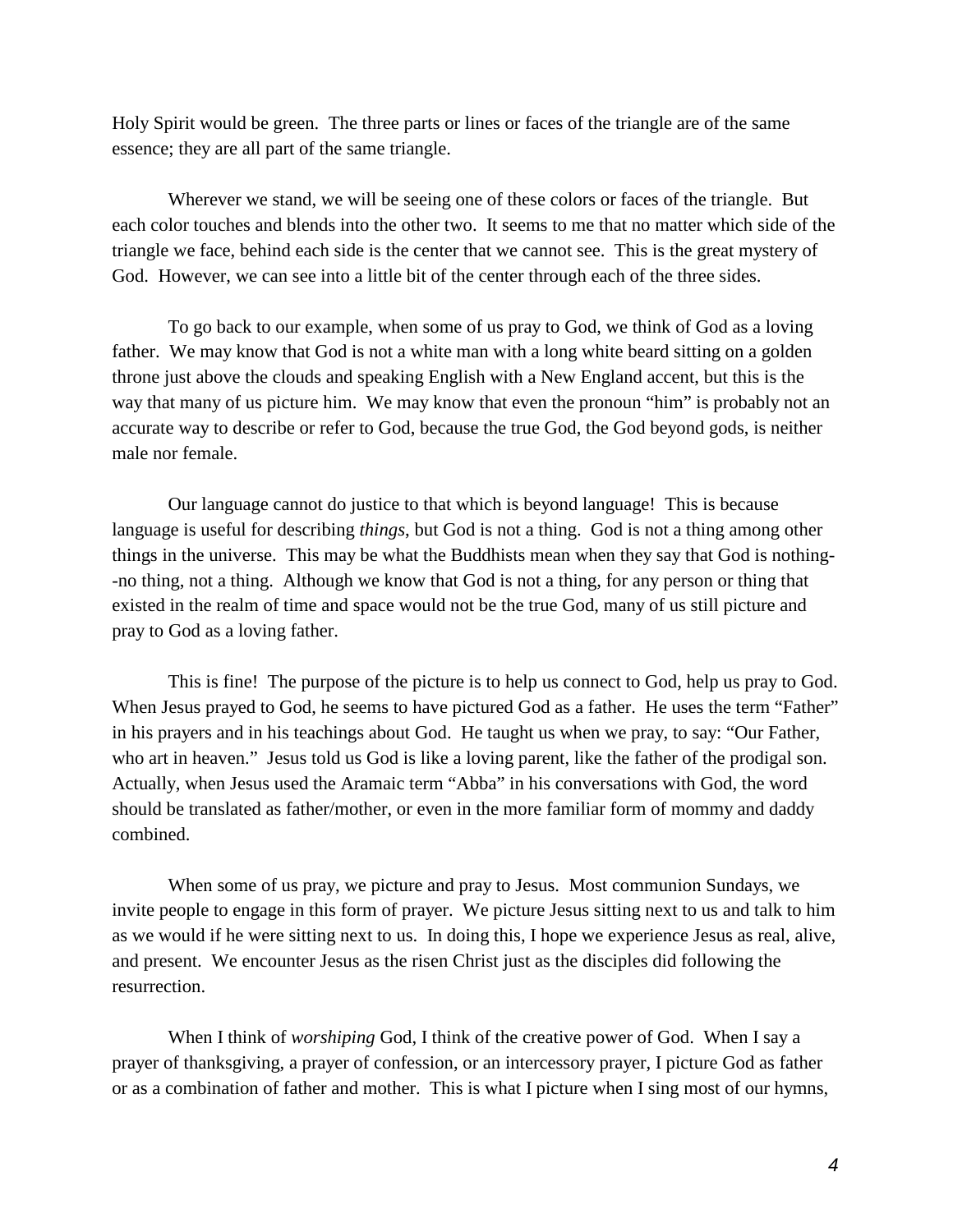though we should note that we have hymns that are directed to God the Father, to Jesus, and to the Holy Spirit. We also have hymns that refer to all three parts or persons of the Trinity, for example, "Come, Thou Almighty King" and "Ancient of Days, Who Sittest Throned in Glory," which we are singing this morning.

When I picture Jesus, I am not moved to worship. Although I believe Jesus is the incarnation of the Logos, the word of God, and could be seen as one of the persons of the Trinity, I don't worship Jesus. I don't think Jesus wanted his disciples or us to worship him. I think of Jesus as a friend. As recorded in John 15:13-14, Jesus tells his disciples,

> *This is my commandment, that you love one another as I have loved you. No one has greater love than this, to lay down one's life for one's friends. You are my friends if you do what I command you. I do not call you servants any longer, because the servant does not know what the master is doing, but I have called you friends, because I have made known to you everything that I have heard from my Father.*

Because I consider myself a disciple of Jesus, and because I take seriously his invitation to regard him as a friend, I find it easy to talk to Jesus about my life: the parts that are weak and in need of strengthening, the parts that are broken and in need of healing. Because Jesus was a human being just like me, I know he understands.

When some of us pray to God, we picture or pray to the Holy Spirit. I believe this is true even in those instances (or religions) where people do not conceptualize that to which they pray as the "Holy Spirit." I find myself drawn to this focus in prayer as well.

I can picture God as a spirit both within me and among us as a community of faith. I can sense this spirit as a presence in my life. This presence or inner power is like an energy field of compassion and love. When I am in this field, I am in the kingdom or realm of God. When I am in the presence of this spirit, the Spirit of our risen Lord, what I think, feel, say, and do is guided by this presence. Unfortunately, I am not always or even usually in this field. This is why I have a more than marginal propensity to say or do stupid or insensitive things!

Every morning, when I am out walking our dog, Brie, I say a simple prayer that I address to God the Father. I say,

> *God, help me to be aware of your presence in my life today. Help me to be open to you. Help me to be open to the ways in which you will be trying to create me. Help me to be open to the ways that, through me, you will be trying to create other people and the world.*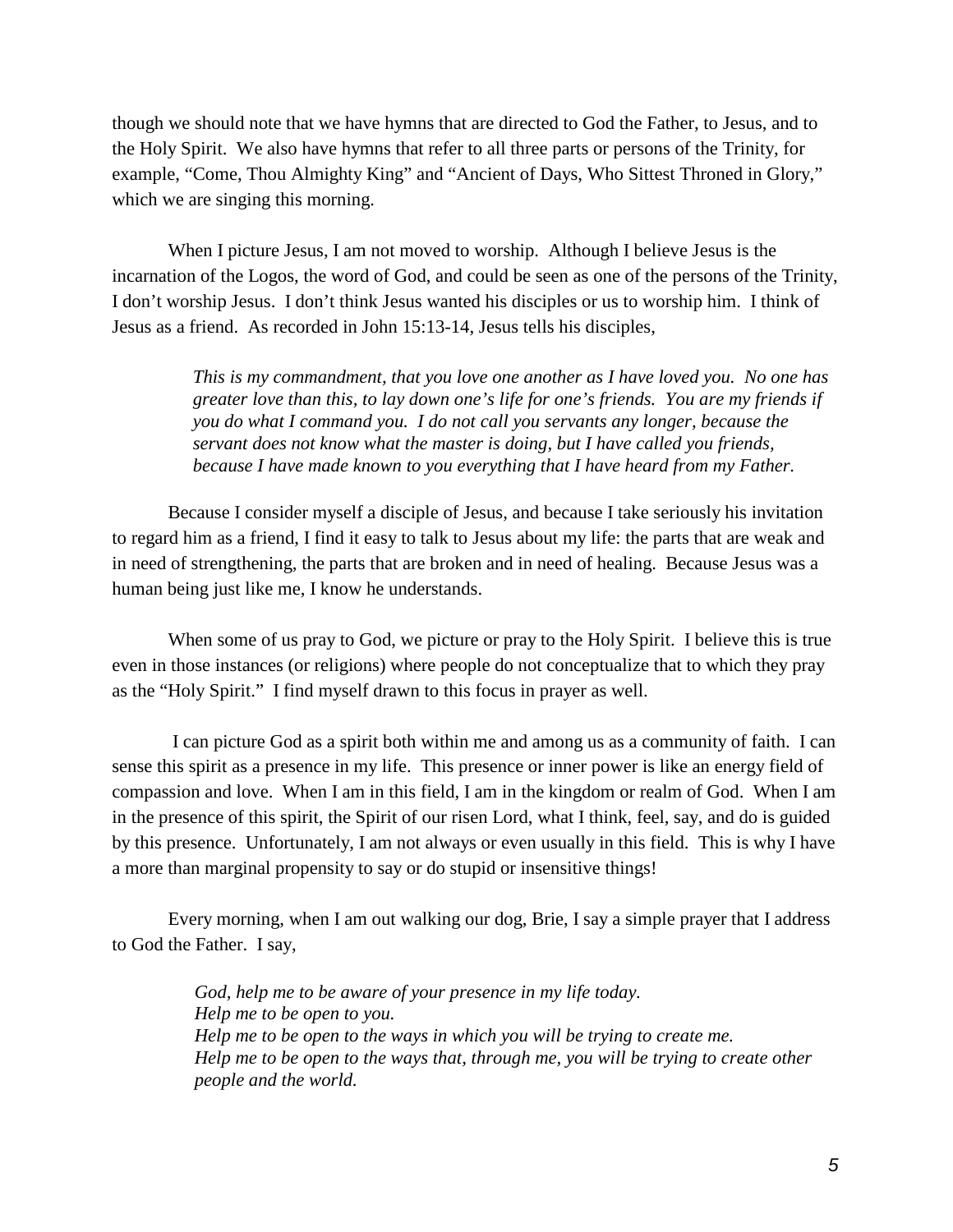So, I begin my day with a prayer to God the creator. As I am going about my day, when I think of it (which is not as often as I should), I talk to Jesus. I ask Jesus what he thinks about something or someone. I ask Jesus what I should be thinking or feeling or doing. I do this just as I would if he were with me. Since I know Jesus from scripture as well as from prayer, I have a sense of what he is saying to me.

When I meditate, when I sit on my mat in silent prayer or meditation (which is not as often as I should), I experience the presence of God as Holy Spirit. I experience myself in the middle of a force field, a field of energy that flows through me and around me. It fills me with its presence, especially in those rare moments when I can empty myself, when I can move outside my self-centeredness, when I can set aside my petty concerns to make room for the presence of God.

So, come to think of it, I commonly pray to all three aspects or dimensions or persons of God during a given day. "Commonly," by the way, does not mean often. I do not engage in any of these forms of prayer as often as I could or should. Especially when we remember that the apostle Paul told us to "pray without ceasing!"

If the three are truly one, as the doctrine of the Trinity suggests, then it doesn't matter whom we picture as we pray. We are just facing the triangle from a certain direction. What is important is that we pray. When we pray, we deepen our relationship with God. Since faith is the quality of our relationship with God, when we pray, we strengthen our faith.

The apostle Paul tells us that faith precedes works. When we strengthen our faith, we establish the foundation for the living of our daily lives. We increase the possibility that our thoughts, feelings, words, and actions will be in accordance with God's will, that they will be helping God to create us and create the kind of world that God wants, the kind of world where earth and heaven are one.

In the scripture lesson this morning from the Gospel of John, Jesus opens us to a consciousness of the presence of the Holy Spirit. He promises that the Spirit will continue to disclose the will of God for us and for the world. The revelation never ends!

We need to be open to the guidance of the Holy Spirit in all we think, feel, say, and do. We need to be open to the guidance of the Holy Spirit when we are trying to understand the complex issues of our time. As Christians, it helps to remember that the Holy Spirit is the continuing presence of our risen Lord. There is nothing the Holy Spirit would say to us that would be contrary to the teachings of Jesus. This is because the three are also one--three differently colored sides of the same triangle.